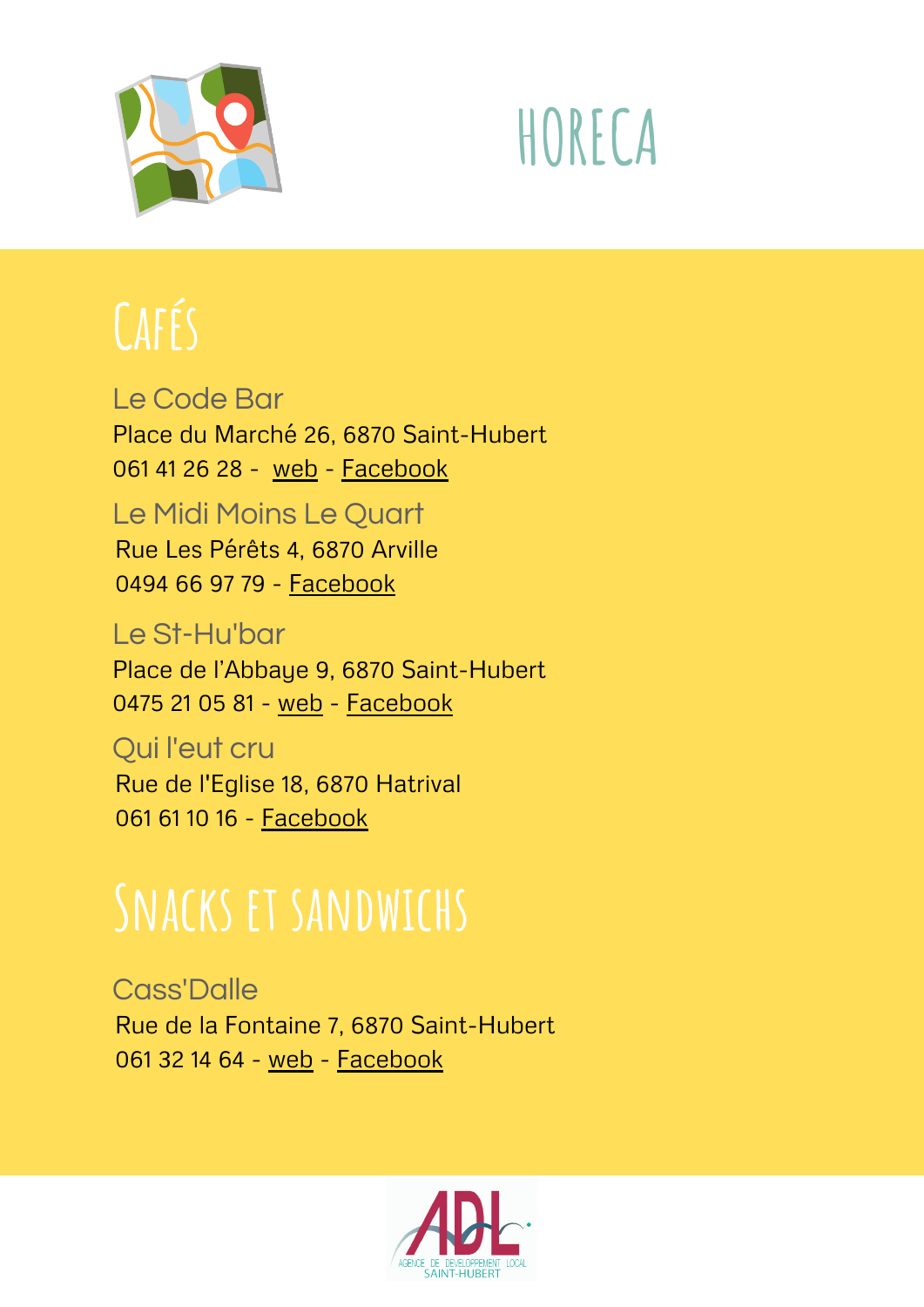#### Chez les P'tites Simar

Rue de la Fontaine 11, 6870 Saint-Hubert 061 46 01 55 - [Facebook](https://www.facebook.com/Maison-Simar-1582041578709561)

#### Ketch'Up

Rue du Thiers 2, 6870 Saint-Hubert 061 61 20 32 - [Facebook](https://www.facebook.com/GILLARD.GIGI)

#### Pita Land

Rue de la Fontaine 13, 6870 Saint-Hubert 061 22 37 77

#### Point Break

Rue Saint-Gilles 52, 6870 Saint-Hubert 0473 35 94 23 - [Facebook](https://www.facebook.com/6870PointBreak)

#### Spécialités Curry

Place du Marché 4, 6870 Saint-Hubert 061 61 31 46 - [Facebook](https://www.facebook.com/Sp%C3%A9cialit%C3%A9s-en-curry-Pakistannaises-et-indiennes-105371484608339)

# **Restaurants**

#### Auberge du Prévost

Rue du Fourneau Saint-Michel 2, 6870 Saint-Hubert 084 44 48 11 - [web](http://aubergeduprevost.be/) - [Facebook](https://www.facebook.com/Auberge-du-Pr%C3%A9vost-917442081656750)

# Il'Diablo

Place du Marché 16, 6870 Saint-Hubert 061 51 13 48 - [web](http://www.ildiablo.be/) - [Facebook](https://www.facebook.com/Il-diablo-Saint-Hubert-1608708836020657)

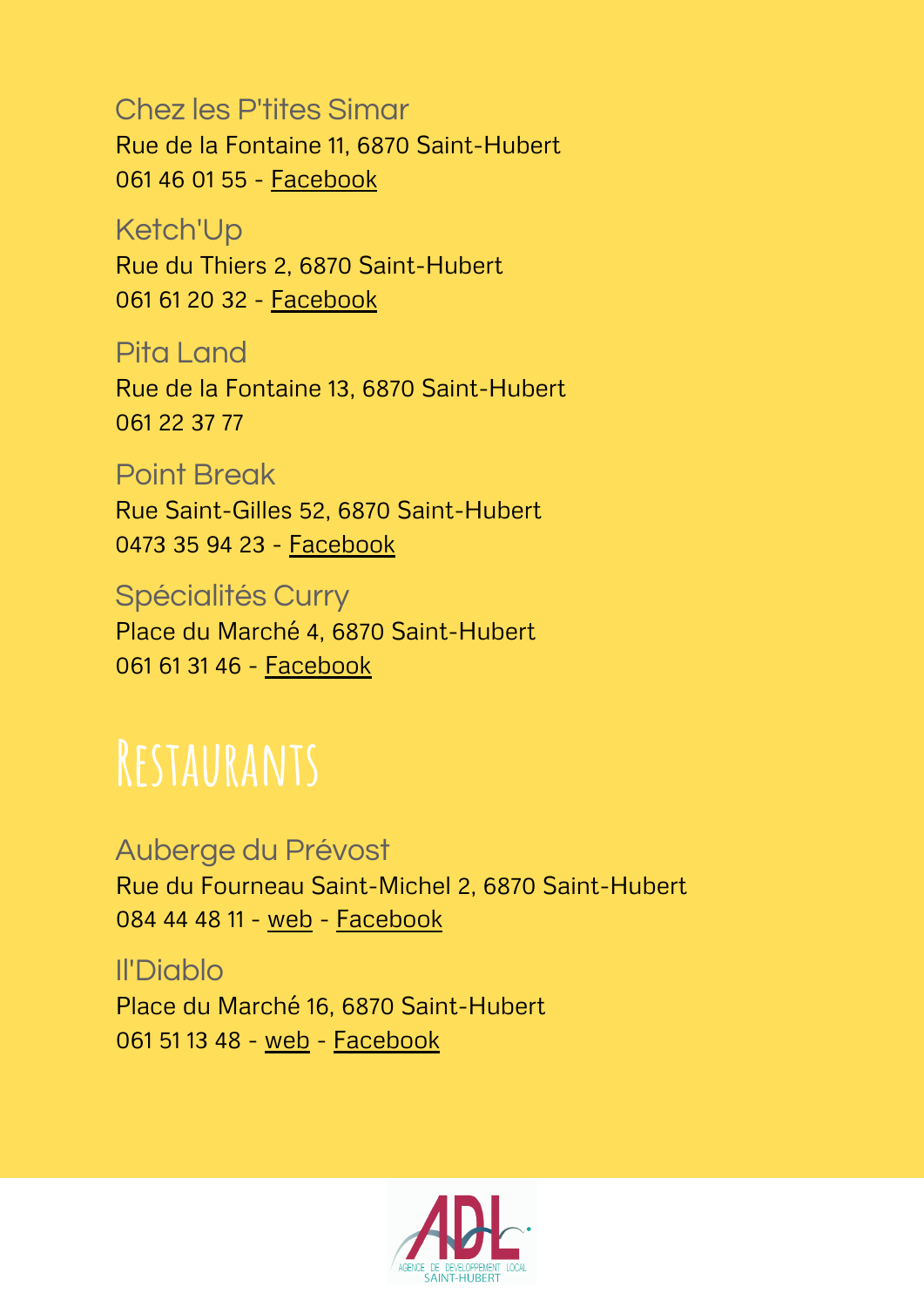## La Table des Champions

Place du Marché 14, 6870 Saint-Hubert 061 61 10 11 - [web](http://www.latabledeschampions.be/) - [Facebook](https://www.facebook.com/LaTableDesChampions)

#### Le Basilic

Place de l'Abbaye 8, 6870 Saint-Hubert 061 50 48 58 - [web](http://www.le-basilic.be/) - [Facebook](https://www.facebook.com/Le-Basilic-125696090876877)

#### Le Chalet

Europacamp 3, 6870 Saint-Hubert 0471 29 68 38 - [web](http://www.camping-europacamp.be/restaurant.html) - Facebook

## Le Chalet de la Forêt

Place du Marché 25, 6870 Saint-Hubert 061 61 33 04 - [web](http://www.chaletdelaforet.com/)

#### Le Coin Gourmand

Rue Saint-Michel 130, 6870 Saint-Hubert 061 25 68 17 - [web](https://wallux.com/le-coin-gourmand-saint-hubert) - [Facebook](https://www.facebook.com/BrasserieRestaurantLeCoinGourmand)

## Le Romain des Bois

Place du Marché 17, 6870 Saint-Hubert 061 40 01 96 - [web](http://www.romain-des-bois.com/) - [Facebook](https://www.facebook.com/restaurantromaindesbois)

#### Le Saint-Gilles

Rue Saint-Gilles 28, 6870 Saint-Hubert 061 23 28 94 - [web](http://www.lesaintgilles.be/) - [Facebook](https://www.facebook.com/Restaurant-Le-Saint-Gilles-306050809412688)

#### L'Estaminet Al Pèle

Fourneau St Michel 3, 6870 Saint-Hubert 084 44 59 51 - [web](http://www.wallux.com/alpele-saint-hubert) - [Facebook](https://www.facebook.com/alpelefourneau)

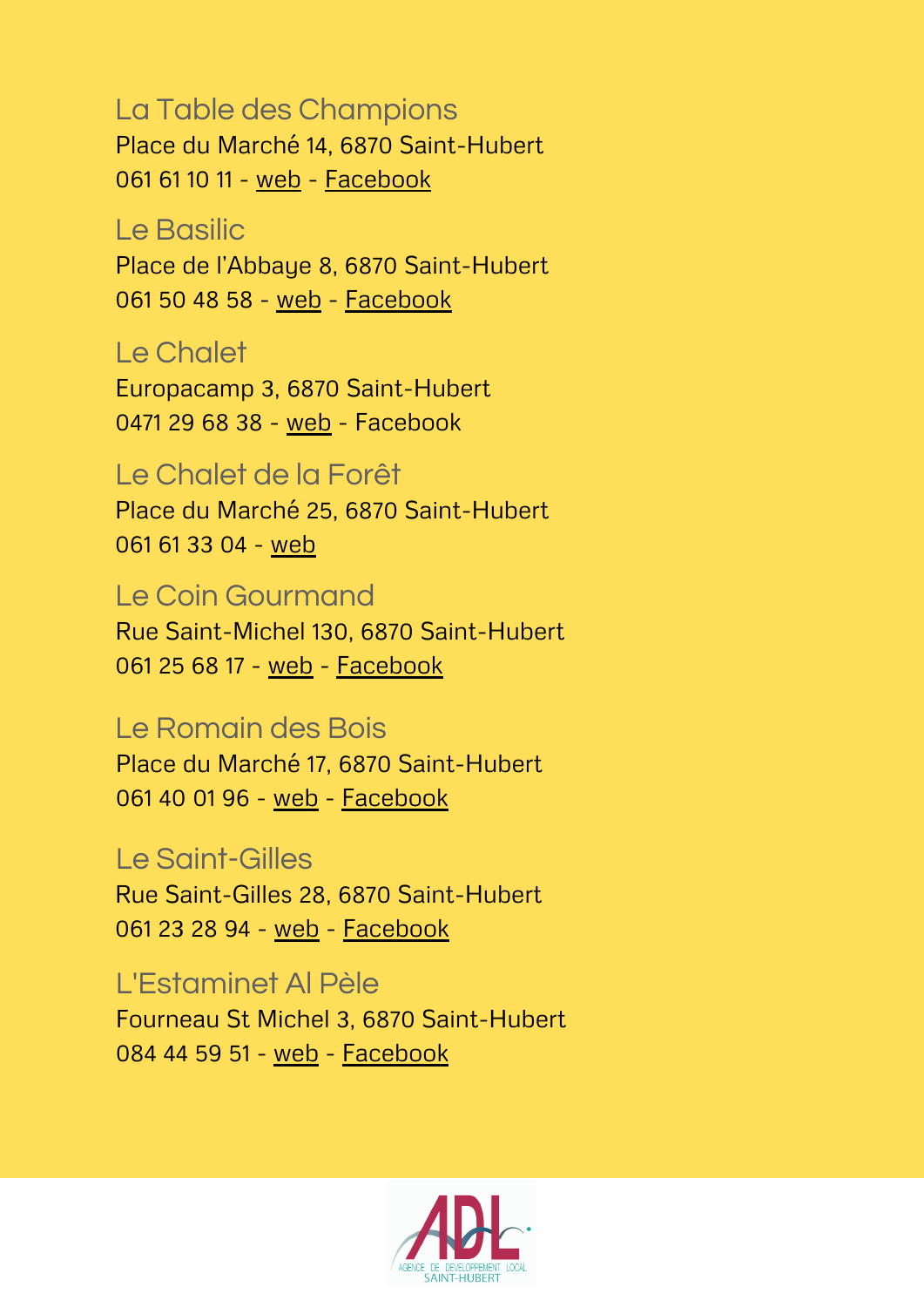#### Pizzéria Greggorio

Place du Marché 28, 6870 Saint-Hubert 061 46 47 77 - [web](https://wallux.com/greggorio-tenneville) - [Facebook](https://www.facebook.com/profile.php?id=100063457713892)

#### WenZhou City

Rue du Mont 13, 6870 Saint-Hubert 061 61 41 68 - [Facebook](https://www.facebook.com/wenzhoucity)

# **Hôtels/Restaurants**

## Auberge du Sabotier / Les 7 Fontaines d'Awenne

Grand'rue 21, 6870 Awenne 084 36 65 23 / 084 36 65 04 - [web](http://www.les7fontaines.be/) 1 / web 2 - [Facebook](https://www.facebook.com/aubergedusabotier)

Hôtel Le Saint-Hubert / Le Rendez-Vous des Gourmets

Rue des Ardennes 15, 6870 Poix-St-Hubert 061 86 05 54 - [web](http://www.rendezvousdesgourmets.be/) 1 / web 2 - [Facebook](https://www.facebook.com/hotellesainthubert)

#### Le 2G

Place du Marché 7, 6870 Saint-Hubert 061 61 10 93 - [web](http://www.hotel2g.net/) - [Facebook](https://www.facebook.com/Hotel-Restaurant-2G-122157474553571)

#### Le Camelia

Place de l'Abbaye 4, 6870 Saint-Hubert 061 61 18 00 - [web](http://hotelcamelia.be/)

#### Le Cor de Chasse

Av. Nestor Martin 3, 6870 Saint-Hubert 061 61 16 44 - [web](http://www.lecordechassesainthubert.be/)

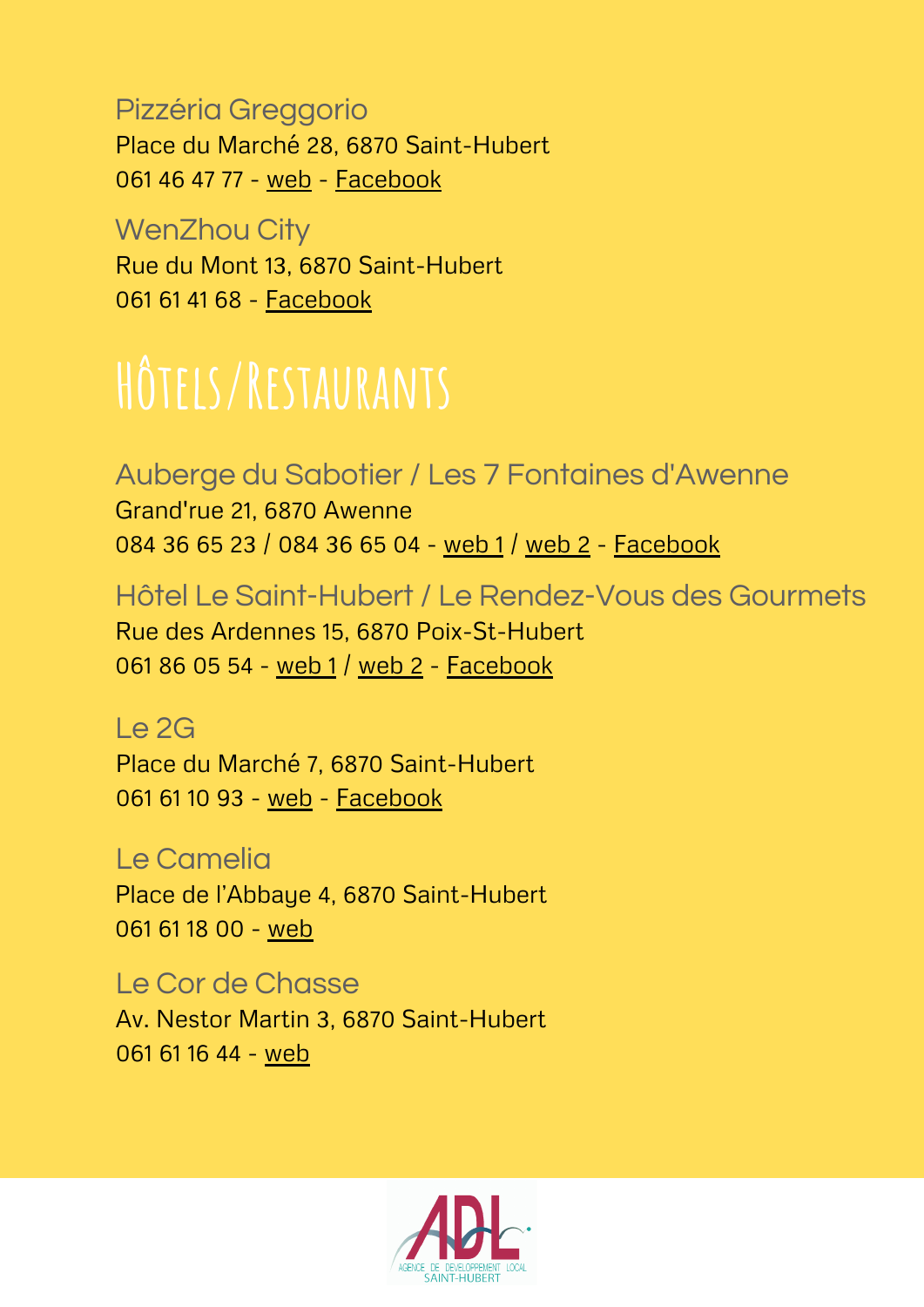Le Val de Poix / Les Gamines Rue des Ardennes 18, 6870 Poix-St-Hubert 061 61 13 29 - [web](http://www.lesgamines.be/) 1 / web 2 - [Facebook](https://www.facebook.com/Les-Gamines-1443415099225029) 1 / Facebook 2

Les 100 ciels Aérodrome de St Hubert 5, 6870 Saint-Hubert 061 41 55 17 - [web](https://www.hotelles100ciels.be/) - [Facebook](https://www.facebook.com/Hotel-Restaurant-Les-100-Ciels-459358267599951)

# **Campings et logements insolites**

Camping Val de Poix Rue des Ardennes 2a, 6870 Poix-St-Hubert 061 61 30 31 - [web](http://www.camping-valdepoix.be/) - [Facebook](https://www.facebook.com/valdepoix)

Europacamp Europacamp 3, 6870 Saint-Hubert 0499 17 16 33 - [web](http://www.camping-europacamp.be/) - [Facebook](https://www.facebook.com/campingeuropacamp)

La Roulotte d'Hubert Europacamp 3, 6870 Saint-Hubert 0470 56 13 00 - [web](http://www.roulottedhubert.be/) - [Facebook](https://www.facebook.com/laroulottedhubert)

La St-Hubsphair Chemin de Palogne 3, 6870 Saint-Hubert 0470 10 82 71 - [web](http://www.sthubsphair.be/) - [Facebook](https://www.facebook.com/Sthubsphair)

La Tiny House d'Hubert Europacamp 3, 6870 Saint-Hubert 0470 56 13 00 - [Facebook](https://www.facebook.com/tinyhousehubert/)